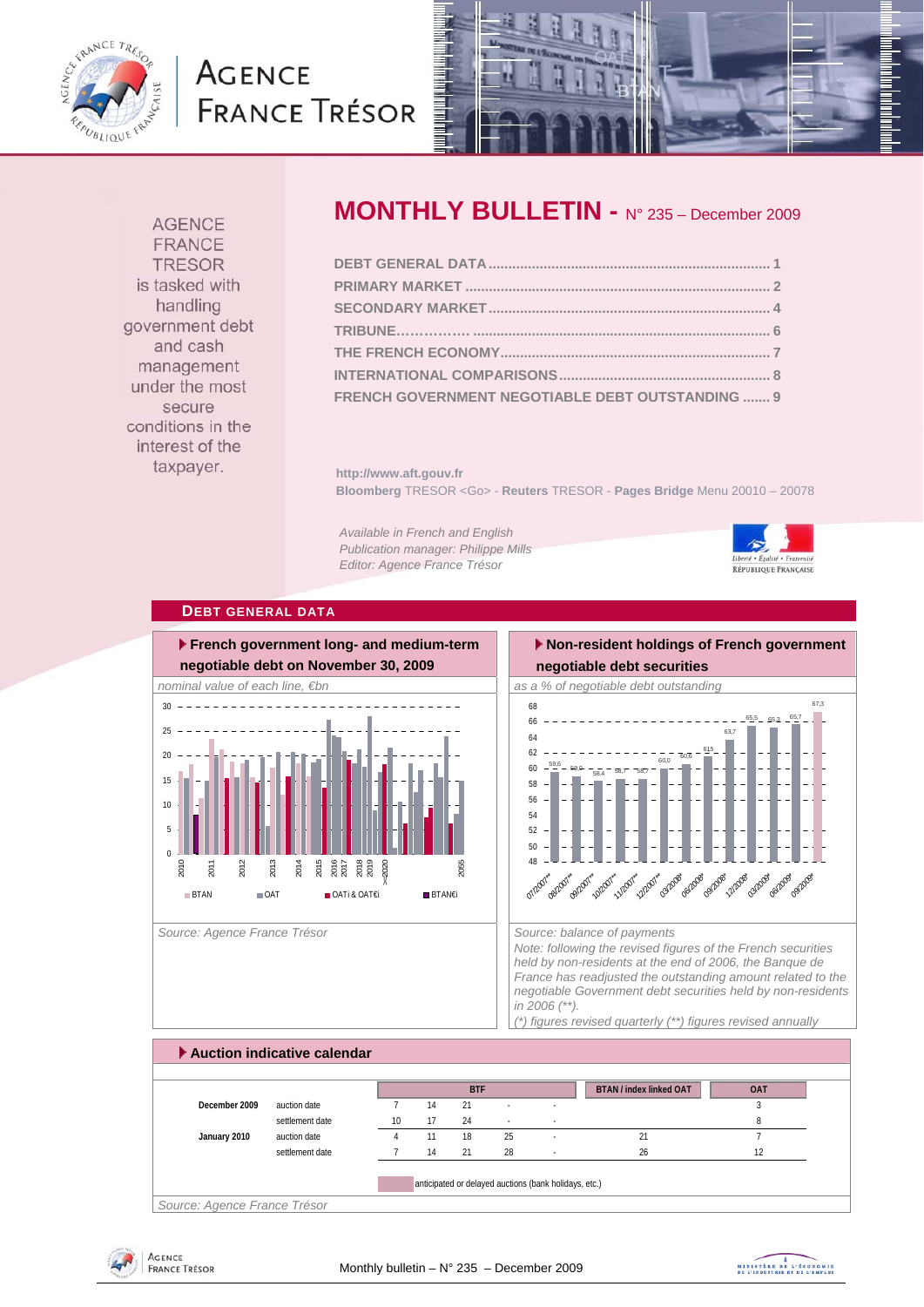### **NEWS**

#### **A benchmark policy all over the curve**

The medium- and long-term financing programme for 2009 has been set at €188bn net of buybacks. This amount includes the financing for the National Loan (Emprunt National) intended to invest in future projects. The evolution of the outstanding of short term -less than one year- bills (BTFs) will be published in january with the presentation to the Parliament of the revised draft budget bill devoted to the investment plan for future projects. The net changes in BTFs outstanding (+€29.6bn) mentionned in September the draft budget bill for 2010 is a maximum.

The offering of new benchmarks lead to a new 2-year note, two new 5-year and two new 10-year benchmarks. In light of market conditions, and after consultation with Primary Dealers, AFT will assess the conditions to issue a 40-year or a 50-year benchmark. In terms of new bonds linked to the French CPI and the eurozone HICP, new 10-year and 15-year lines could be issued. The linkers should account for some 10% of the medium and longterm programme.

In 2009, the AFT conducted €13.6 billion of buybacks, €11 billion regarding bonds maturing in 2010 and €2.6 billion of securities maturing in 2011. The agency will proceed in 2010 to securities' buybacks maturing in the coming years, depending on market conditions.

**PRIMARY MARKET**

 **Long- and medium-term financing over the year on November 30, 2009** 







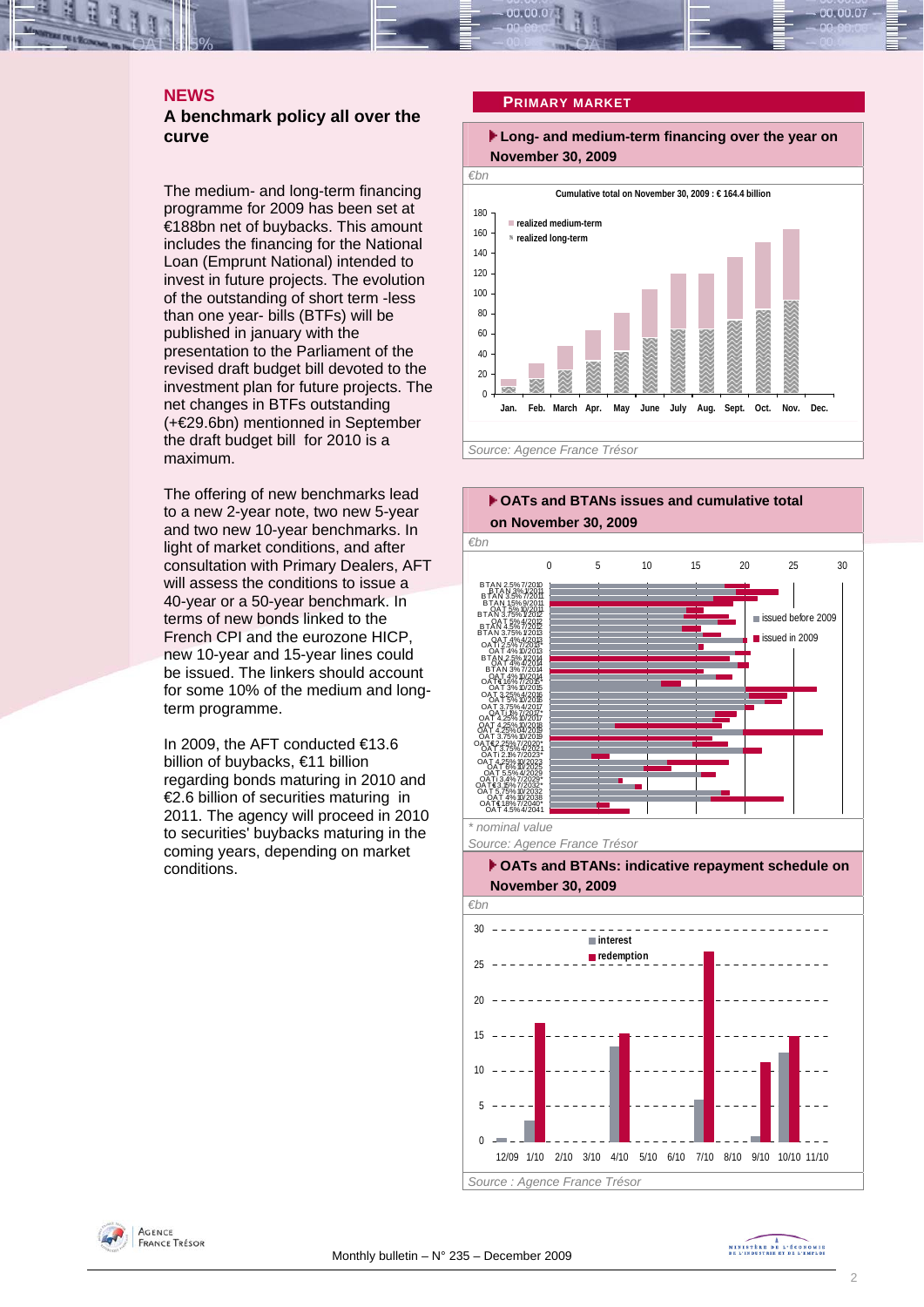

## **OAT and BTAN auctions – November 2009**

|                               | OAT 7 years | OAT 8 years       | OAT 10 years | OAT 30 years | <b>BTAN 2 years</b>        | <b>BTAN 3 years</b> | OAT 4 years | <b>BTAN 5 years</b> | OATi 8 years        | OAT€i 11 years |  |
|-------------------------------|-------------|-------------------|--------------|--------------|----------------------------|---------------------|-------------|---------------------|---------------------|----------------|--|
|                               | 4/25/2016   | 4/25/2017         | 10/25/2019   | 4/25/2041    | 9/12/2011                  | 1/12/2012           | 10/25/2013  | 7/12/2014           | 7/25/2017           | 7/25/2020      |  |
|                               | 3.25%       | 3.75%             | 3.75%        | 4.50%        | 1,50%                      | 3.75%               | 4.00%       | 3.00%               | 1.00%               | 2,25%          |  |
| Auction date                  | 11/5/2009   | 11/5/2009         | 11/5/2009    | 11/5/2009    | 11/19/2009                 | 11/19/2009          | 11/19/2009  | 11/19/2009          | 11/19/2009          | 11/19/2009     |  |
| Settlement date               | 11/10/2009  | 11/10/2009        | 11/10/2009   | 11/10/2009   | 11/24/2009                 | 11/24/2009          | 11/24/2009  | 11/24/2009          | 11/24/2009          | 11/24/2009     |  |
| Amount announced              |             | $< 6.500 - 8.000$ |              |              |                            | $<6.500 - 7.500$    |             |                     | $< 0.700 - 1.200 >$ |                |  |
| Bid amount                    | 3.620       | 2,550             | 5.190        | 3,390        | 5,585                      | 4.920               | 2,810       | 4.450               | 1,198               | 1,240          |  |
| Amount served                 | 2.145       | 0.900             | 2.490        | 2.175        | 1.881                      | 2.580               | 1.575       | 1.300               | 0.581               | 0.583          |  |
| of which: NCTs before auction | 0           | 0                 | 0            | 0            | 0                          | $\theta$            | 0           | 0                   | 0                   | 0              |  |
| NCTs after auction            | 0.098       | $\theta$          | 0            | 0            | 0                          | $\theta$            | 0           | $\theta$            | 0.020               | 0.072          |  |
| <b>Total issued amount</b>    | 2,243       | 0.900             | 2.490        | 2,175        | 1,881                      | 2.580               | 1,575       | 1,300               | 0.601               | 0,655          |  |
| Bid-to-cover ratio            | 1.69        | 2.83              | 2.08         | 1.56         | 2.97                       | 1.91                | 1.78        | 3.42                | 2.06                | 2,13           |  |
| Weighted average price        | 101.63%     | 103,73%           | 101.07%      | 103,33%      | 100.44%                    | 104.87%             | 106,55%     | 102.09%             | 98,53%              | 106,33%        |  |
| Yield to maturity             | 2.97%       | 3.18%             | 3.62%        | 4,30%        | 1.25%                      | 1.42%               | 2.23%       | 2.51%               | 1.20%               | 1.60%          |  |
| Indexation coefficient*       |             |                   | $\sim$       | $\sim$       | $\sim$<br>$\sim$<br>$\sim$ |                     | $\sim$      | $\sim$              | 1.06305             | 1,12301        |  |

 *Source: Agence France Trésor* 

*€m* 

| <b>EXTERNATION END BRACK PROPERTY AND FINDING PROPERTY</b> |            |            |            |            |            |            |
|------------------------------------------------------------|------------|------------|------------|------------|------------|------------|
| $\epsilon$ m                                               |            |            |            |            |            |            |
|                                                            | <b>BTF</b> | <b>BTF</b> | <b>BTF</b> | <b>BTF</b> | <b>BTF</b> | <b>BTF</b> |
|                                                            | 1 month    | 2 month    | 3 month    | 4 month    | 6 month    | 1 year     |
| <b>Auction date</b>                                        |            | 11/2/2009  | 11/2/2009  |            | 11/2/2009  | 11/2/2009  |
| Settlement date                                            |            | 11/5/2009  | 11/5/2009  |            | 11/5/2009  | 11/5/2009  |
| Maturity                                                   |            | 1/7/2010   | 2/4/2010   |            | 4/22/2010  | 10/21/2010 |
| <b>Total issued amount</b>                                 |            | 1,562      | 5,067      |            | 1,578      | 1,533      |
| Weighted average rate                                      |            | 0,393%     | 0,418%     |            | 0,541%     | 0,806%     |
| <b>Auction date</b>                                        |            | 11/9/2009  | 11/9/2009  |            | 11/9/2009  | 11/9/2009  |
| Settlement date                                            |            | 11/12/2009 | 11/12/2009 |            | 11/12/2009 | 11/12/2009 |
| Maturity                                                   |            | 1/14/2010  | 2/4/2010   |            | 4/22/2010  | 10/21/2010 |
| <b>Total issued amount</b>                                 |            | 1,585      | 5,059      |            | 2,110      | 2,197      |
| Weighted average rate                                      |            | 0,377%     | 0,406%     |            | 0,515%     | 0,756%     |
| <b>Auction date</b>                                        |            | 11/16/2009 | 11/16/2009 | 11/16/2009 |            | 11/16/2009 |
| Settlement date                                            |            | 11/19/2009 | 11/19/2009 | 11/19/2009 |            | 11/19/2009 |
| Maturity                                                   |            | 1/28/2010  | 2/18/2010  | 3/11/2010  |            | 11/18/2010 |
| <b>Total issued amount</b>                                 |            | 2,002      | 4,506      | 1,016      |            | 2,002      |
| Weighted average rate                                      |            | 0.379%     | 0,412%     | 0,440%     |            | 0.746%     |
| <b>Auction date</b>                                        |            | 11/23/2009 | 11/23/2009 |            | 11/23/2009 | 11/23/2009 |
| Settlement date                                            |            | 11/26/2009 | 11/26/2009 |            | 11/26/2009 | 11/26/2009 |
| Maturity                                                   |            | 1/21/2010  | 2/18/2010  |            | 5/20/2010  | 11/18/2010 |
| <b>Total issued amount</b>                                 |            | 1,624      | 4,884      |            | 2,010      | 2,008      |
| Weighted average rate                                      |            | 0.397%     | 0.436%     |            | 0.532%     | 0.800%     |
| <b>Auction date</b>                                        |            |            | 11/30/2009 | 11/30/2009 | 11/30/2009 | 11/30/2009 |
| Settlement date                                            |            |            | 12/3/2009  | 12/3/2009  | 12/3/2009  | 12/3/2009  |
| Maturity                                                   |            |            | 3/4/2010   | 4/8/2010   | 5/20/2010  | 11/18/2010 |
| <b>Total issued amount</b>                                 |            |            | 4,686      | 1.564      | 2.676      | 2,198      |
| Weighted average rate                                      |            |            | 0.422%     | 0.466%     | 0.522%     | 0.797%     |
|                                                            |            |            |            |            |            |            |
|                                                            |            |            |            |            |            |            |
|                                                            |            |            |            |            |            |            |

*Source: Agence France Trésor* 

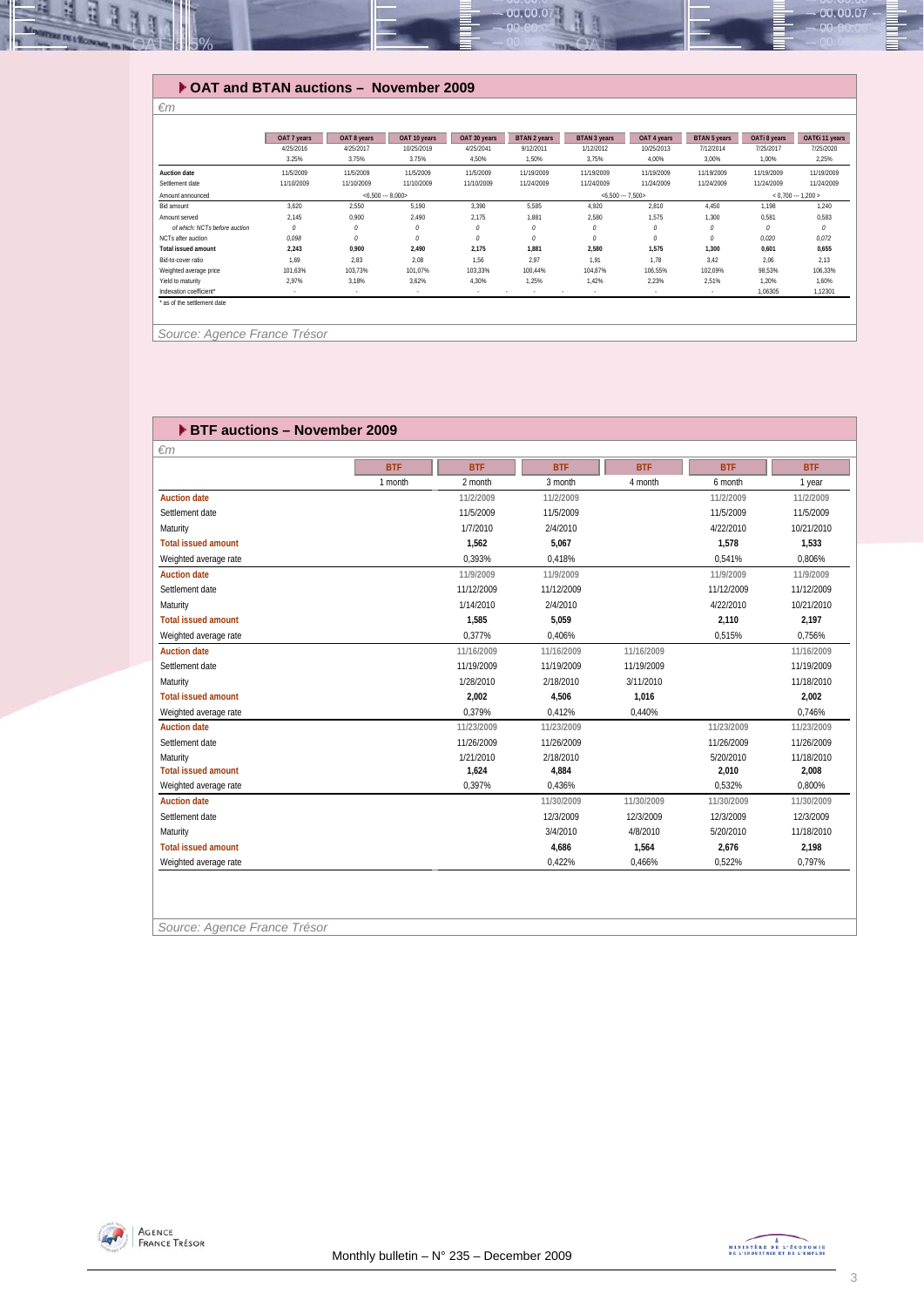







*(1) difference between the yield of the OAT 3.75% April 2017 and the yield of the OATi 1% July 2017 (2) difference between the yield of the OAT 4.25% April 2019 and the yield of the OAT€i 2.25% July 2020 (3) difference between the yield of the OAT 5.5% April 2029 and the yield of the OATi 3.4% July 2029 (4) difference between the yield of the OAT 5.75% October 2032 and the yield of the OAT€i 3.15% July 2032* 

| Negotiable government debt and swaps    |          |          |         |          |         |         |          |                |                 |
|-----------------------------------------|----------|----------|---------|----------|---------|---------|----------|----------------|-----------------|
| $\varepsilon$ bn                        |          |          |         |          |         |         |          |                |                 |
|                                         | end      | end      | end     | end      | end     | end     | end      | end of October | end of November |
|                                         | 2002     | 2003     | 2004    | 2005     | 2006    | 2007    | 2008     | 2009           | 2009            |
| Negotiable government debt              |          |          |         |          |         |         |          |                |                 |
| outstanding                             | 717      | 788      | 833     | 877      | 877     | 921     | 1,017    | 1,141          | 1,153           |
| OAT                                     | 478      | 512      | 552     | 593      | 610     | 641     | 681      | 708            | 717             |
| <b>BTAN</b>                             | 151      | 168      | 184     | 189      | 200     | 202     | 198      | 212            | 216             |
| <b>BTF</b>                              | 88       | 109      | 97      | 95       | 66      | 79      | 138      | 221            | 220             |
| <b>Swaps outstanding</b>                | 61       | 61       | 61      | 52       | 44      | 42      | 28       | 22             | 21              |
| Average maturity of the negotiable debt |          |          |         |          |         |         |          |                |                 |
| before swaps                            | 5 years  | 5 years  | 6 years | 6 years  | 7 years | 7 years | 6 years  | 6 years        | 6 years         |
|                                         | 343 days | 297 days | 79 days | 267 days | 45 days | 51 days | 292 days | 253 days       | 248 days        |
| after swaps                             | 5 years  | 5 years  | 6 years | 6 years  | 7 years | 7 years | 6 years  | 6 years        | 6 years         |
|                                         | 265 days | 235 days | 34 days | 228 days | 16 days | 29 days | 276 days | 240 days       | 235 days        |
|                                         |          |          |         |          |         |         |          |                |                 |
|                                         |          |          |         |          |         |         |          |                |                 |
|                                         |          |          |         |          |         |         |          |                |                 |
| Source: Agence France Trésor            |          |          |         |          |         |         |          |                |                 |



MINISTÈRE DE L'ÉCONOMIE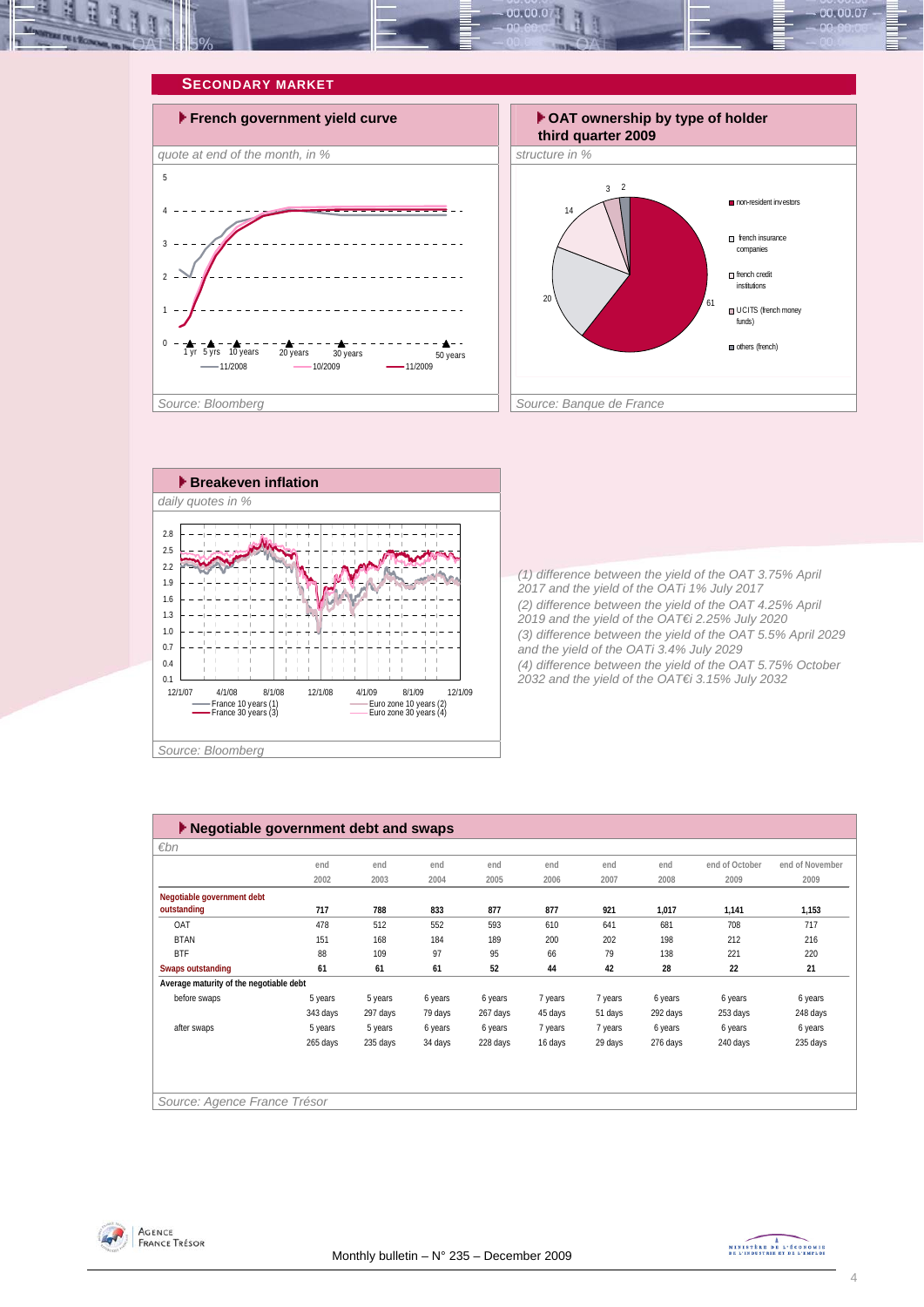

 $00.00.0$ 







MINISTRE DE L'ÉCONOMIE

00.00.07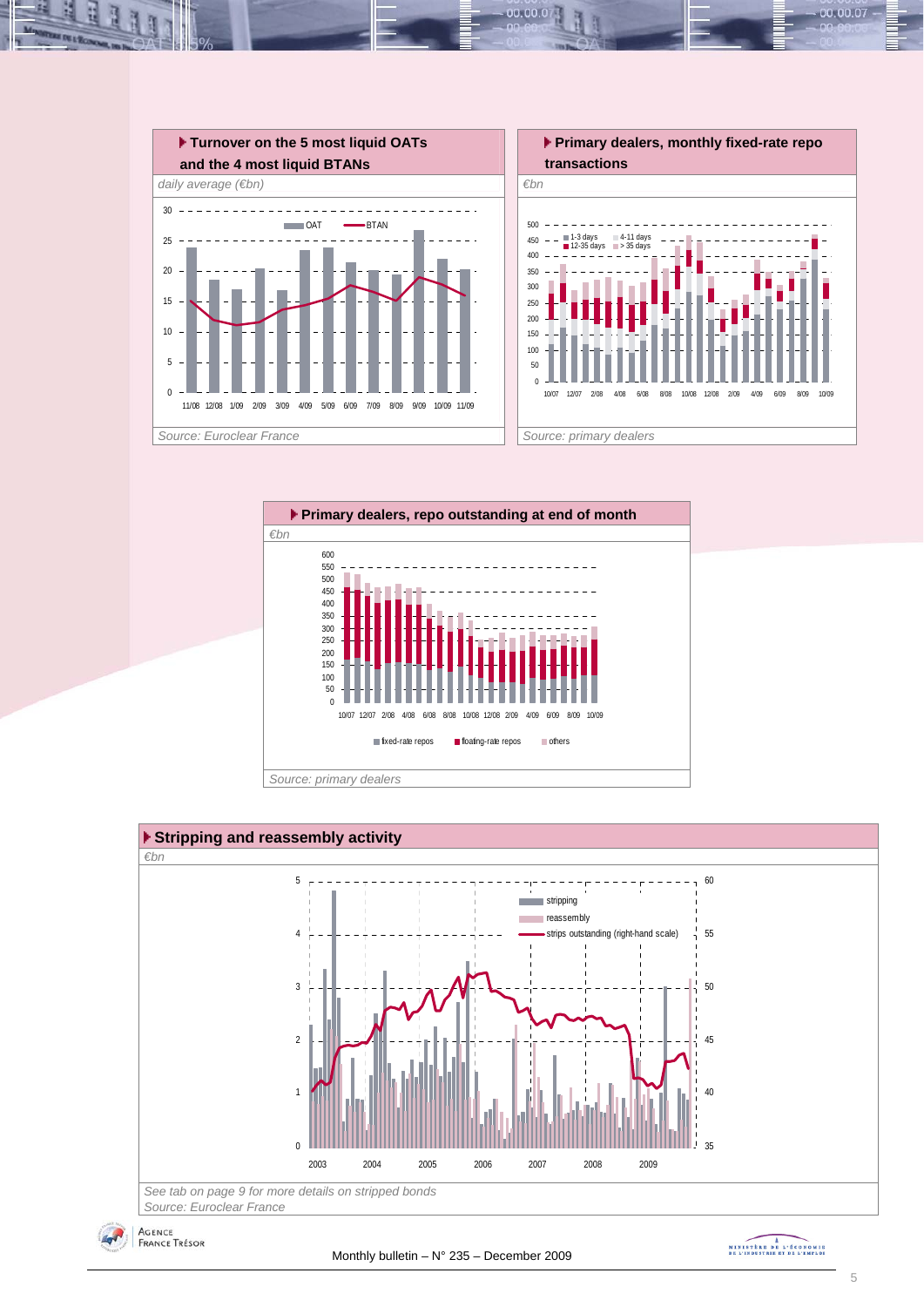

# **Economic outlook after the crisis**

**By Giovanni Zanni, Economist Euro zone, Crédit Suisse** 

Recent events affecting Dubai and Greece, as well as a loss of momentum in some activity leading indicators, are showing another time that recoveries do not run in straight lines.

We view these events as "normal" at this stage of the cycle. Markets may be disappointed by negative credit events or news that economic data improve at a slower pace, but we don't see this as the beginning of a new leg down of the global cycle. Actually, recent US data would suggest that the slowing down is mainly in the surveys and not in official figures. Thus, we expect US GDP growth to be stronger in Q4 than in Q3.

Overall, our global growth



forecasts are at the high end of consensus – we expect above-average real global GDP growth of 4.3% in 2010 (2% for the euro area), following an expected 0.8% contraction in 2009 (-3.9% for the euro area). Moreover, we see upside as well as downside risks to our scenario.

Despite indications that the speed of recovery might now be moderating, we do not expect this to turn into the dreaded "W-shaped" scenario. First, because history shows that when recoveries start, they tend to continue – and that is especially the case after a particularly steep drop like the one we experienced last autumn. Secondly, because we believe that the Lehman event leads to an overshooting of the downturn, adding uncertainty to the structural shock due to easy credit. Finally, we think that re-stocking, as well as the increase in precautionary savings over the past year, provides ample support to demand in the coming quarters. This should largely compensate for the withdrawal of support from economic policies that we anticipate in 2010 and beyond. Our central scenario is indeed based on official rates starting to rise from Q3 2010, in Europe and in the US. Fiscal policy should turn restrictive from 2011.

Looking beyond the short term, we note that most countries that underwent severe financial crises returned to healthy growth rates only a few years after the low point of the recession. That is, for example, the case of the US and Scandinavian countries, after the important banking crises of the early 1990s. Japan is the country that stands out, having experienced a significant downgrade of its potential output growth rates since the 1980s crisis. In the case of Japan, however, demographics – and not the financial crisis – seem to be carrying the largest share of responsibility for the reduced output growth potential.

Finally, concerning inflation outlook, our central scenario foresees inflation to rise progressively from its low point this year to its equilibrium rate of close to 2% by around 2012, consistent with the closure of the output gap, which we expect around end 2011-early 2012.

*NB: this Agence France Trésor forum offers economists an opportunity to express their personal opinion. Thus, the above article strictly reflects the author's view, and should not be construed as expressing the viewpoints of Agence France Trésor or the Ministry of the Economy, Industry and Employment.* 

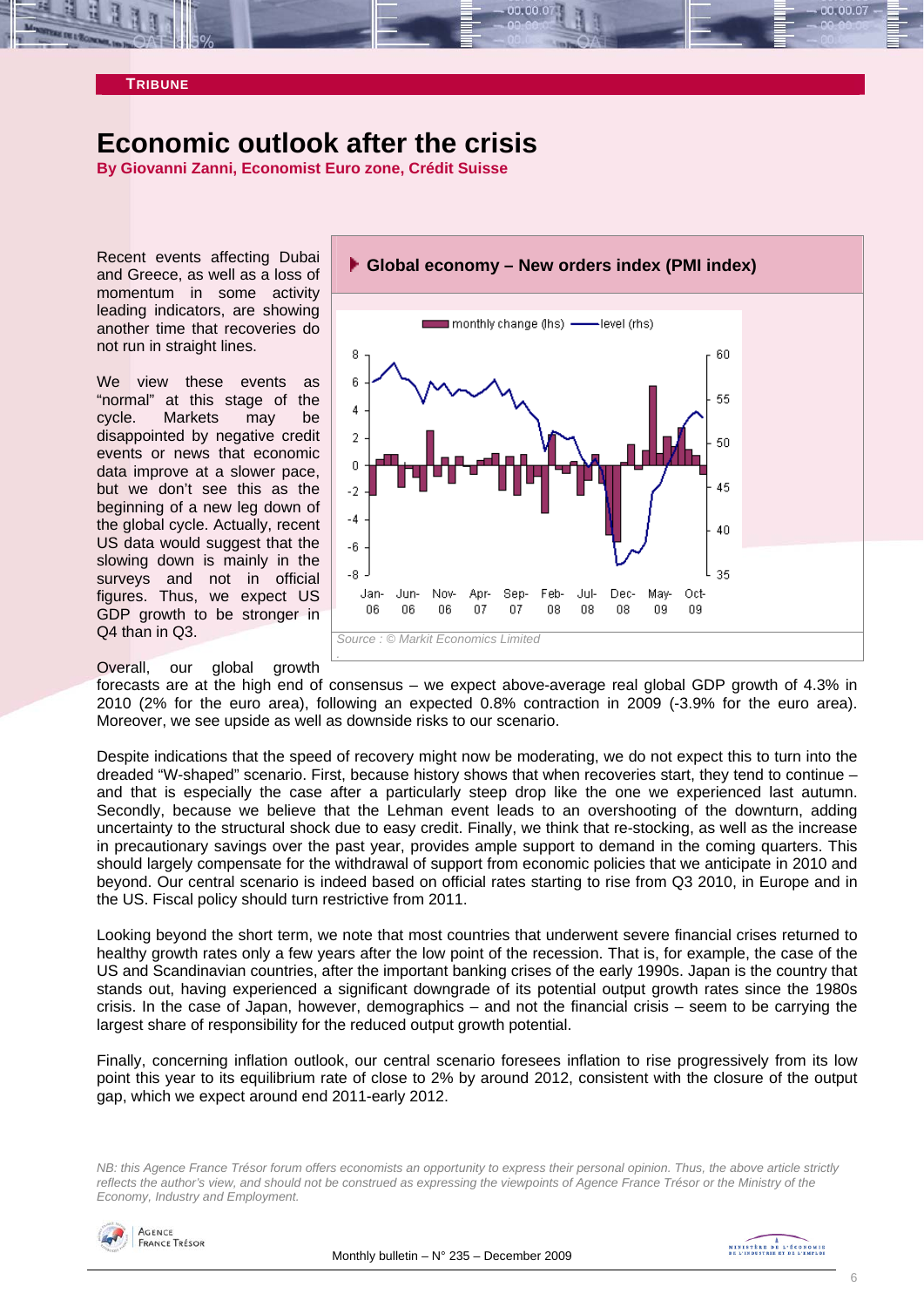

# **THE FRENCH ECONOMY**

| $\blacktriangleright$ Macro-economic forecast |        |         |      |  |  |  |  |  |
|-----------------------------------------------|--------|---------|------|--|--|--|--|--|
| Real growth rate as a %                       |        |         |      |  |  |  |  |  |
|                                               | 2008   | 2009    | 2010 |  |  |  |  |  |
| French GDP                                    | 0.4    | $-2.2$  | 1.2  |  |  |  |  |  |
| Household consumption                         | 1.0    | 0.6     | 0.8  |  |  |  |  |  |
| <b>Business investment</b>                    | 2,6    | $-7,9$  | 0.6  |  |  |  |  |  |
| Exports                                       | $-0.2$ | $-11.4$ | 2.6  |  |  |  |  |  |
| Imports                                       | 0.8    | $-8.8$  | 3.4  |  |  |  |  |  |
| Consumer prices                               | 2.8    | 0.4     | 1.2  |  |  |  |  |  |
| (on an annual average basis)                  |        |         |      |  |  |  |  |  |
|                                               |        |         |      |  |  |  |  |  |

**Execute economic indicators** 

| Industrial output*, year-on-year       | $-8.4%$       | 10/2009    |
|----------------------------------------|---------------|------------|
| Household consumption*, year-on-year   | 3.5%          | 10/2009    |
| Unemployment rate (ILO)                | 9.1%          | 9/2009     |
| Consumer prices, year-on-year          |               |            |
| all items                              | 0.4%          | 11/2009    |
| all items excluding tobacco            | 0.3%          | 11/2009    |
| Trade balance, fob-fob, sa             | $-4.4$ FUR bn | 10/2009    |
|                                        | $-2.8$ FUR bn | 9/2009     |
| Current account balance, sa            | $-4.5$ FUR bn | 10/2009    |
| n,<br>п                                | $-4.3$ EUR bn | 9/2009     |
| 10-year constant maturity rate (TEC10) | 3.42%         | 11/30/2009 |
| 3-month interest rate (Euribor)        | 0.719%        | 11/30/2009 |
| EUR/USD                                | 1.5023        | 11/30/2009 |
| EUR / JPY                              | 129.77        | 11/30/2009 |

*Source: Ministry of the Economy, Industry and Employment Draft budget Bill 2010, European Commission* 

*Source: Insee; Ministry of the Economy, Industry and* 

*Employment; Banque de France* 



| Government budget monthly position                                       |          |          |          |                      |           |  |  |  |  |  |
|--------------------------------------------------------------------------|----------|----------|----------|----------------------|-----------|--|--|--|--|--|
| €bn                                                                      |          |          |          |                      |           |  |  |  |  |  |
|                                                                          |          |          |          | end of October level |           |  |  |  |  |  |
|                                                                          | 2007     | 2008     | 2007     | 2008                 | 2009      |  |  |  |  |  |
| General budget                                                           |          |          |          |                      |           |  |  |  |  |  |
| balance                                                                  | $-38,19$ | $-56,99$ | $-43.35$ | $-53,52$             | $-116,92$ |  |  |  |  |  |
| revenue                                                                  | 299.22   | 291,12   | 238.16   | 239.87               | 186.24    |  |  |  |  |  |
| expenditure                                                              | 337,41   | 348,11   | 281,51   | 293.39               | 303,16    |  |  |  |  |  |
| Balance of special                                                       |          |          |          |                      |           |  |  |  |  |  |
| Treasury accounts                                                        | $-0,21$  | 0,40     | $-9.35$  | $-7.20$              | $-17,91$  |  |  |  |  |  |
| General budget                                                           |          |          |          |                      |           |  |  |  |  |  |
| outturn                                                                  | $-38.40$ | $-56.59$ | $-52.70$ | $-60.72$             | $-134.83$ |  |  |  |  |  |
|                                                                          |          |          |          |                      |           |  |  |  |  |  |
|                                                                          |          |          |          |                      |           |  |  |  |  |  |
| Source: Ministry of the Budget, Public Accounts and the Civil<br>Service |          |          |          |                      |           |  |  |  |  |  |
| for more information: http://www.budget.gouv.fr/                         |          |          |          |                      |           |  |  |  |  |  |





AGENCE **FRANCE TRÉSOR**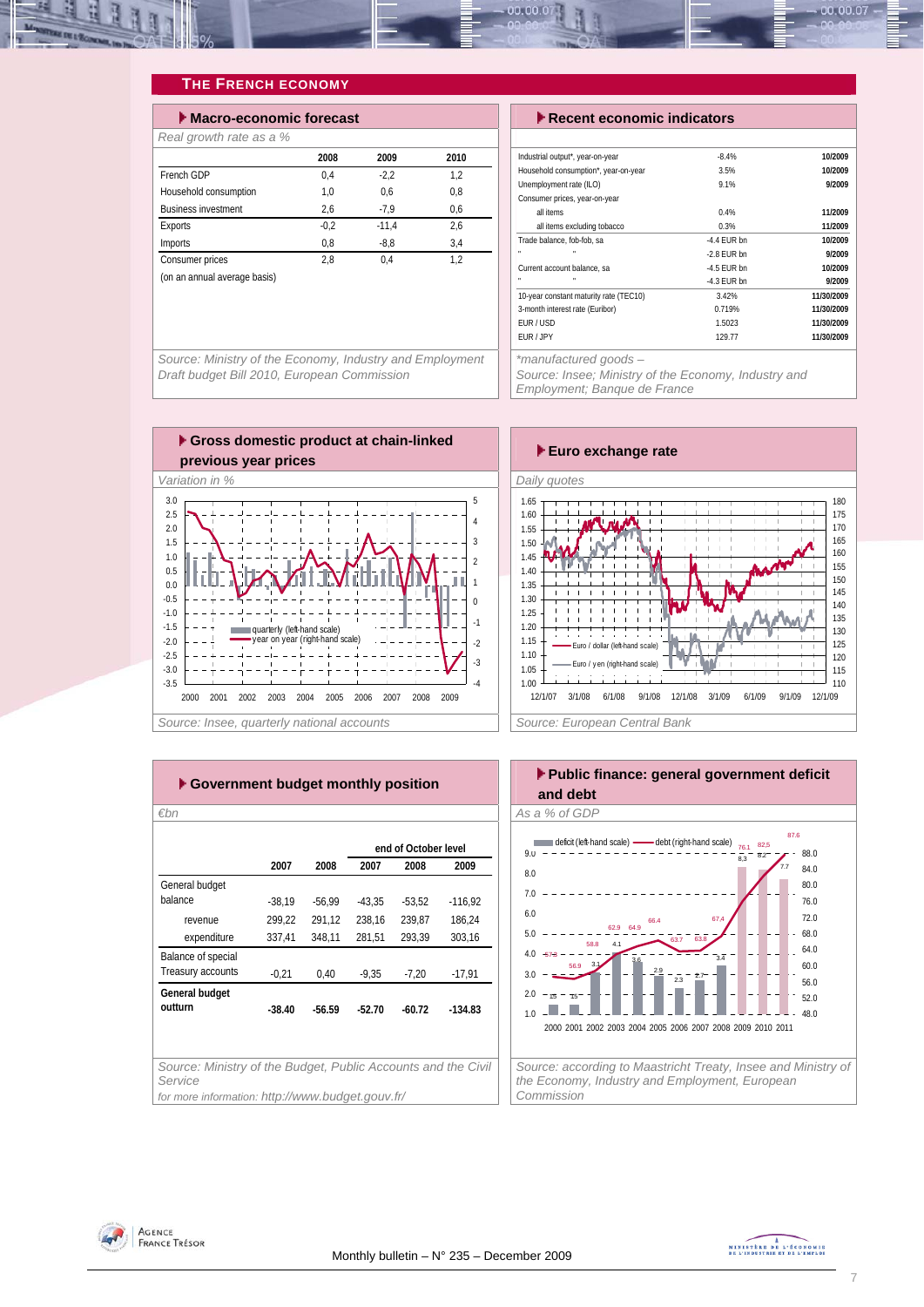|    | ▶ Timetable for the release of French economic indicators                                                                      |    |                                                         |  |  |  |  |  |
|----|--------------------------------------------------------------------------------------------------------------------------------|----|---------------------------------------------------------|--|--|--|--|--|
|    | December 2009                                                                                                                  |    | January 2010                                            |  |  |  |  |  |
| 3  | Job seekers Q3-2009 (BIT)                                                                                                      | 5  | Household confidence survey: December survey            |  |  |  |  |  |
| 8  | Central government budget: statement at end of October                                                                         | 8  | Foreign trade in November                               |  |  |  |  |  |
| 9  | Foreign trade in October                                                                                                       | 11 | Industrial output in November                           |  |  |  |  |  |
| 10 | Industrial output in October                                                                                                   | 12 | Central government budget: statement at end of November |  |  |  |  |  |
| 10 | Payroll employment: final results Q3-2009                                                                                      | 13 | Balance of payments in November                         |  |  |  |  |  |
| 14 | Balance of payments in October                                                                                                 | 13 | Consumer prices: index for December                     |  |  |  |  |  |
| 14 | Wages: results Q3-2009                                                                                                         | 22 | Industrial trends: monthly survey for January           |  |  |  |  |  |
| 15 | Consumer prices: index for November                                                                                            | 26 | Household consumption of manufactured goods in December |  |  |  |  |  |
| 18 | Industrial trends: monthly survey for December                                                                                 | 26 | New building starts in December                         |  |  |  |  |  |
| 23 | Household consumption of manufactured goods in November                                                                        | 27 | Household confidence survey: January survey             |  |  |  |  |  |
| 29 | National quarterly accounts: first results Q3-2009                                                                             | 27 | Industrial trends: quaterly survey for January          |  |  |  |  |  |
| 30 | New building starts in November                                                                                                | 27 | Job seekers in December                                 |  |  |  |  |  |
| 31 | Industrial producer prices: November index                                                                                     |    |                                                         |  |  |  |  |  |
|    | Harmonized index of consumer prices – Eurozone (Eurostat)<br>Index for November: December 16<br>Index for December: January 15 |    |                                                         |  |  |  |  |  |

00.00.07

#### **INTERNATIONAL COMPARISONS**







00.00.07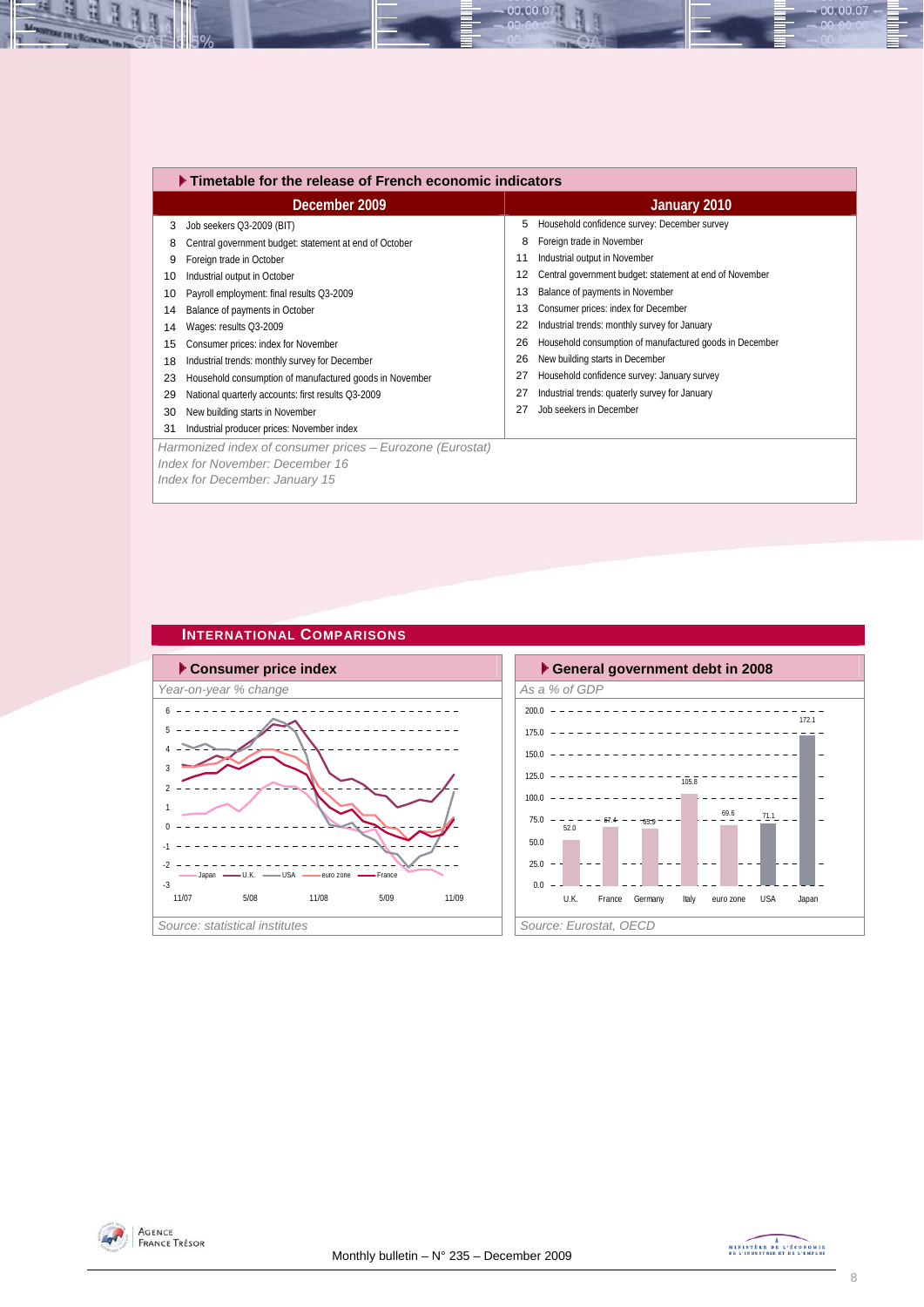

 $-00,00,00$ 

 **OAT au 30 novembre 2009** */ fungible Treasury bonds at November 30, 2009*

| En euros                                    |                                                                                                                                                                                                                                                                                                                                                                                                                                                 |                                  |                                                                                |                  |                |                                      |                                                            |                                                  |                                                      |                             |                             |
|---------------------------------------------|-------------------------------------------------------------------------------------------------------------------------------------------------------------------------------------------------------------------------------------------------------------------------------------------------------------------------------------------------------------------------------------------------------------------------------------------------|----------------------------------|--------------------------------------------------------------------------------|------------------|----------------|--------------------------------------|------------------------------------------------------------|--------------------------------------------------|------------------------------------------------------|-----------------------------|-----------------------------|
| <b>CODE ISIN</b><br><b>Euroclear France</b> | Libellé de l'emprunt /<br>Bond                                                                                                                                                                                                                                                                                                                                                                                                                  | Encours / Outstanding            | Coefficient d'indexation / Valeur nominale/ démembré<br>indexation coefficient | face value       | /stripped      | <b>CODE ISIN</b><br>Euroclear France | Libellé de l'emprunt /<br><b>Bond</b>                      | Encours / Outstanding                            | Coefficient d'indexation<br>/ indexation coefficient | Valeur nominale/ face value | démembré<br>/stripped       |
|                                             | Échéance 2010                                                                                                                                                                                                                                                                                                                                                                                                                                   | 30 297 742 970                   |                                                                                |                  |                |                                      | Échéance 2019                                              | 53 459 468 664                                   |                                                      |                             |                             |
| FR0000186603                                | OAT 5,5% 25 avril 2010                                                                                                                                                                                                                                                                                                                                                                                                                          | 15 323 719 352                   |                                                                                |                  | 413 520 000    | FR0000189151                         | OAT 4.25% 25 avril 2019                                    | 28 002 000 000                                   |                                                      |                             | 80 440 000                  |
| FR0000187023                                | OAT 5,5% 25 octobre 2010                                                                                                                                                                                                                                                                                                                                                                                                                        | 14 974 023 618                   |                                                                                |                  | 707 583 000    | FR0000570921                         | OAT 8,5% 25 octobre 2019                                   | 8 844 392 893                                    |                                                      |                             | 3 807 286 000               |
|                                             | Échéance 2011                                                                                                                                                                                                                                                                                                                                                                                                                                   | 52 094 448 412                   |                                                                                |                  |                | FR0010776161                         | OAT 3,75% 25 octobre 2019                                  | 16 596 000 000                                   |                                                      |                             | 80 800 000                  |
| FR0000570731                                | OAT 6,5% 25 avril 2011                                                                                                                                                                                                                                                                                                                                                                                                                          | 19 572 445 710                   |                                                                                |                  | 705 630 000    | FR0000570954 C                       | ETAT 9,82% 31 décembre 2019                                | 17 075 771 (2)                                   |                                                      | (6692154)                   |                             |
| FR00100943751                               | OATi 1,6% 25 juillet 2011                                                                                                                                                                                                                                                                                                                                                                                                                       | 16 867 116 370 (1)               | 1,10149                                                                        | (15 313 000 000) | $\Omega$       |                                      | Échéance 2020                                              | 20 472 078 450                                   |                                                      |                             |                             |
| FR0000187874                                | OAT 5% 25 octobre 2011                                                                                                                                                                                                                                                                                                                                                                                                                          | 15 654 886 332                   |                                                                                |                  | 184 691 000    | FR00100505591                        | OAT€i 2,25% 25 juillet 2020                                | 20 472 078 450 (1)                               | 1,12305                                              | (18 229 000 000)            | $\mathfrak{c}$              |
|                                             | Échéance 2012                                                                                                                                                                                                                                                                                                                                                                                                                                   | 60 841 507 723                   |                                                                                |                  |                |                                      | Échéance 2021                                              | 21 677 000 000                                   |                                                      |                             |                             |
| FR0000188328                                | OAT 5% 25 avril 2012                                                                                                                                                                                                                                                                                                                                                                                                                            | 18 981 110 580                   |                                                                                |                  | 440 250 000    | FR0010192997                         | OAT 3,75% 25 avril 2021                                    | 21 677 000 000                                   |                                                      |                             | 347 928 000                 |
| FR00001880131                               | OATEI 3% 25 juillet 2012                                                                                                                                                                                                                                                                                                                                                                                                                        | 16 820 576 880 (1)               | 1,16052                                                                        | (14 494 000 000) | $\Omega$       |                                      | Échéance 2022                                              | 1 243 939 990                                    |                                                      |                             |                             |
| FR0000188690                                | OAT 4.75% 25 octobre 2012                                                                                                                                                                                                                                                                                                                                                                                                                       | 19 554 122 924                   |                                                                                |                  | 358 496 000    | FR0000571044                         | OAT 8,25% 25 avril 2022                                    | 1 243 939 990                                    |                                                      |                             | 817 750 000                 |
| FR0000570780                                | OAT 8,5% 26 décembre 2012<br>Échéance 2013                                                                                                                                                                                                                                                                                                                                                                                                      | 5 485 697 339<br>58 792 295 368  |                                                                                |                  |                |                                      | Échéance 2023                                              | 35 174 800 383                                   |                                                      |                             |                             |
| FR0000188989                                | OAT 4% 25 avril 2013                                                                                                                                                                                                                                                                                                                                                                                                                            | 20 652 183 879                   |                                                                                |                  | 9750000        | FR0000571085                         | OAT 8,5% 25 avril 2023                                     | 10 606 195 903                                   |                                                      |                             | 6 807 825 000<br>$\sqrt{ }$ |
| FR00001889551                               | OATi 2,5% 25 juillet 2013                                                                                                                                                                                                                                                                                                                                                                                                                       | 17 590 353 810 (1)               | 1,11913                                                                        | (15717882471)    | $\mathbf{0}$   | FR0010585901 I<br>FR0010466938       | OATi 2,1% 25 juillet 2023                                  | 6 295 604 480 (1)                                | 1,03004                                              | (6112000000)                |                             |
| FR0010011130                                | OAT 4% 25 octobre 2013                                                                                                                                                                                                                                                                                                                                                                                                                          | 20 549 757 679                   |                                                                                |                  | 151 820 000    |                                      | OAT 4,25% 25 octobre 2023                                  | 18 273 000 000                                   |                                                      |                             | 274 202 000                 |
|                                             | Échéance 2014                                                                                                                                                                                                                                                                                                                                                                                                                                   | 38 988 724 224                   |                                                                                |                  |                |                                      | Échéance 2025                                              | 12 491 928 118                                   |                                                      |                             |                             |
| FR0010061242                                | OAT 4% 25 avril 2014                                                                                                                                                                                                                                                                                                                                                                                                                            | 20 334 752 234                   |                                                                                |                  | 168 825 000    | FR0000571150                         | OAT 6% 25 octobre 2025                                     | 12 491 928 118                                   |                                                      |                             | 2854977000                  |
| FR0010112052                                | OAT 4% 25 octobre 2014                                                                                                                                                                                                                                                                                                                                                                                                                          | 18 653 971 990                   |                                                                                |                  | 72 750 000     |                                      | Échéance 2028                                              | 16 173 709                                       |                                                      |                             |                             |
|                                             | Échéance 2015                                                                                                                                                                                                                                                                                                                                                                                                                                   |                                  |                                                                                |                  |                | FR0000571226 C                       | OAT zéro coupon 28 mars 2028                               | 16 173 709 (3)                                   |                                                      | (46232603)                  |                             |
|                                             |                                                                                                                                                                                                                                                                                                                                                                                                                                                 | 61 458 588 223                   |                                                                                |                  |                |                                      | Échéance 2029                                              | 25 740 386 300                                   |                                                      |                             |                             |
| FR0010163543                                | OAT 3,5% 25 avril 2015                                                                                                                                                                                                                                                                                                                                                                                                                          | 19 388 313 893                   |                                                                                |                  | 62 050 000     | FR0000571218                         | OAT 5,5% 25 avril 2029                                     | 16 990 880 458                                   |                                                      |                             | 2890916000                  |
| FR00101355251                               | OATEI 1,6% 25 juillet 2015                                                                                                                                                                                                                                                                                                                                                                                                                      | 14 765 274 330 (1)               | 1,10049                                                                        | (13417000000)    | $\overline{0}$ | FR00001864131                        | OATi 3,4% 25 juillet 2029                                  | 8 749 505 842 (1)                                | 1,17425                                              | (7 451 144 000)             | $\overline{0}$              |
| FR0010216481                                | OAT 3% 25 octobre 2015<br>Échéance 2016                                                                                                                                                                                                                                                                                                                                                                                                         | 27 305 000 000<br>47 993 000 000 |                                                                                |                  | 150 094 000    |                                      | Échéance 2032                                              | 29 070 120 320                                   |                                                      |                             |                             |
| FR0010288357                                | OAT 3,25% 25 avril 2016                                                                                                                                                                                                                                                                                                                                                                                                                         | 24 223 000 000                   |                                                                                |                  | 41 050 000     | FR00001887991                        | OATEi 3,15% 25 juillet 2032                                | 10 660 797 720<br>(1)                            | 1,13788                                              | (9369000000)                |                             |
| FR0000187361                                | OAT 5% 25 octobre 2016                                                                                                                                                                                                                                                                                                                                                                                                                          | 23 770 000 000                   |                                                                                |                  | 997 330 000    | FR0000187635                         | OAT 5,75% 25 octobre 2032                                  | 18 409 322 600                                   |                                                      |                             | 7054499000                  |
|                                             | Échéance 2017                                                                                                                                                                                                                                                                                                                                                                                                                                   | 59 581 447 580                   |                                                                                |                  |                |                                      | Échéance 2035                                              | 15 614 000 000                                   |                                                      |                             |                             |
| FR0010415331                                | OAT 3,75% 25 avril 2017                                                                                                                                                                                                                                                                                                                                                                                                                         | 20 890 000 000                   |                                                                                |                  | 73 200 000     | FR0010070060                         | OAT 4,75% 25 avril 2035                                    | 15 614 000 000                                   |                                                      |                             | 3 375 286 000               |
| FR00102351761                               | OATi 1% 25 juillet 2017                                                                                                                                                                                                                                                                                                                                                                                                                         | 20 279 447 580 (1)               | 1,06253                                                                        | (19 086 000 000) | $\overline{0}$ | FR0010371401                         | Échéance 2038                                              | 23 889 000 000                                   |                                                      |                             |                             |
| FR0010517417                                | OAT 4,25% 25 octobre 2017                                                                                                                                                                                                                                                                                                                                                                                                                       | 18 412 000 000                   |                                                                                |                  | 93 600 000     |                                      | OAT 4% 25 octobre 2038                                     | 23 889 000 000                                   |                                                      |                             | 3 884 050 000               |
|                                             | Échéance 2018                                                                                                                                                                                                                                                                                                                                                                                                                                   | 38 963 000 000                   |                                                                                |                  |                |                                      | Échéance 2040                                              | 6 425 427 840                                    |                                                      |                             |                             |
| FR0010604983                                | OAT 4% 25 avril 2018                                                                                                                                                                                                                                                                                                                                                                                                                            | 21 294 000 000                   |                                                                                |                  | 50 650 000     | FR00104473671                        | OATEi 1,8% 25 juillet 2040                                 | 6 425 427 840 (1)                                | 1,05404                                              | (6096000000)                |                             |
| FR0010670737                                | OAT 4,25% 25 octobre 2018                                                                                                                                                                                                                                                                                                                                                                                                                       | 17 669 000 000                   |                                                                                |                  | 81 300 000     |                                      | Échéance 2041                                              | 8 175 000 000                                    |                                                      |                             |                             |
|                                             |                                                                                                                                                                                                                                                                                                                                                                                                                                                 |                                  |                                                                                |                  |                | FR0010773192                         | OAT 4.5% 25 avril 2041                                     | 8 175 000 000                                    |                                                      |                             | 1 663 000 000               |
|                                             |                                                                                                                                                                                                                                                                                                                                                                                                                                                 |                                  |                                                                                |                  |                |                                      | Échéance 2055                                              | 14 926 000 000                                   |                                                      |                             |                             |
|                                             |                                                                                                                                                                                                                                                                                                                                                                                                                                                 |                                  |                                                                                |                  |                | FR0010171975                         | OAT 4% 25 avril 2055                                       | 14 926 000 000                                   |                                                      |                             | 3 702 517 000               |
|                                             |                                                                                                                                                                                                                                                                                                                                                                                                                                                 |                                  |                                                                                |                  |                |                                      |                                                            | <b>Total OAT / total fungible Treasury bonds</b> |                                                      |                             | 717 386 078 274             |
|                                             | (1) Encours OAT indexées = valeur nominale x coefficient d'indexation / indexed bonds outstanding = face value x indexation coefficient<br>(2) y compris intérêts capitalisés au 31/12/2008 / including coupons capitalized at 12/31/2008 ; non offerte à la souscription / not open to subscription                                                                                                                                            |                                  |                                                                                |                  |                |                                      |                                                            | Encours démembré /stripped outstanding           |                                                      |                             | 42 404 065 000              |
|                                             | (3) valeur actualisée au 28/03/2009 / actualized value at 03/28/2009 ; non offerte à la souscription / not open to subscription<br>OATi: OAT indexée sur l'indice français des prix à la consommation (hors tabac) / OAT indexed on the French consumer price index (excluding tobacco)<br>OAT€i : OAT indexée sur l'indice des prix à la consommation harmonisé de la zone euro (hors tabac) / OAT indexed on the eurozone harmonized index of |                                  |                                                                                |                  |                |                                      | En % des lignes démembrables<br>As a % of strippable bonds |                                                  |                                                      |                             | 5,96 %                      |
| consumer price (excluding tobacco)          |                                                                                                                                                                                                                                                                                                                                                                                                                                                 |                                  |                                                                                |                  |                |                                      | Durée de vie moyenne                                       |                                                  |                                                      |                             | 10 ans et 7 jours           |
|                                             |                                                                                                                                                                                                                                                                                                                                                                                                                                                 |                                  |                                                                                |                  |                |                                      | Average maturity                                           |                                                  |                                                      |                             | 10 years and 7 days         |





 $.00, 00, 07$ 

nn nn